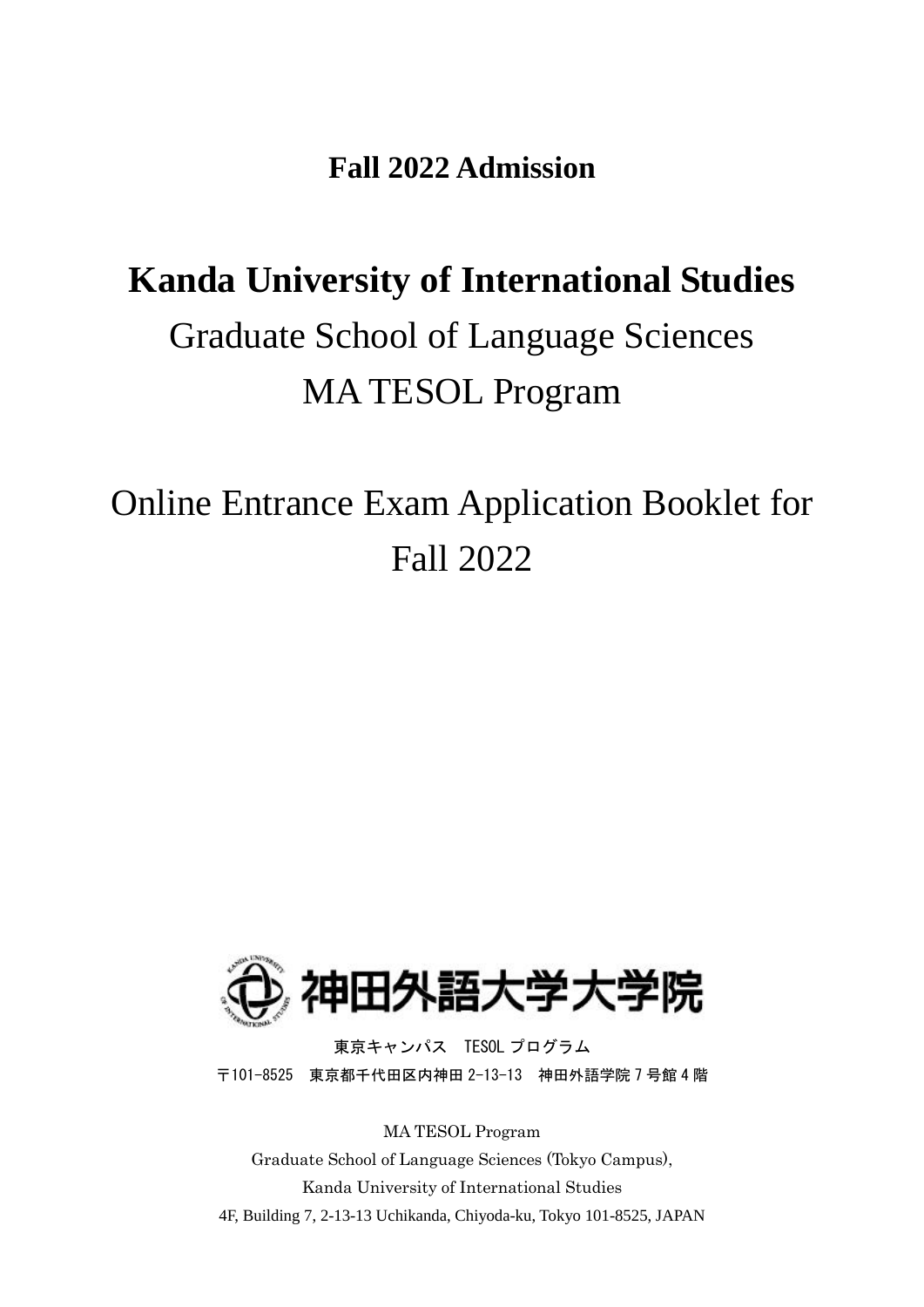#### **Mission Statement**

The Master's Program in Teaching English to Speakers of Other Languages (TESOL) has as its mission helping teachers, both in-service and pre-service, to become reflective practitioners who can make pedagogically sound and informed decisions about their classroom practices based on a well-articulated understanding of current theories of language and second language learning and teaching. Recognizing the diversity and complexity of today's classrooms, this degree program aims to help teachers develop an extensive repertoire of instructional methods and strategies as well as the professional knowledge and skills to enable them to take appropriate action to address the learning needs of their students. Furthermore, the program aims to provide a solid foundation for long term teacher development by cultivating the habit of self-observation and self-evaluation. Graduates of this program will be self-directed language professionals well-prepared to take a leadership role in the community of ESOL teachers.

# プログラム理念

神田外語大学大学院英語教育学(TESOL)修士課程は、主に現職教員を対象とし、外国語学習・教育の最新 理論を明確に理解した上で、自らの教室実践に関して確固たる教育学的知見に基づいた意思決定のでき る教育者の養成を使命とする。教室現場の多様性と複雑性を認識し、教師が学習者のニーズに適切に対 応するのに必要な幅広い専門知識・指導法を習得するための支援を行う。さらに、自己観察と自己評価 の習慣を身に付けることで、教師としての長期的な成長を図るための基盤を提供する。本課程修了者は、 英語教育において先導的な役割を果たすことができる英語教育の専門家となることが期待できる。

#### **Admissions Policy**

Our program actively seeks to admit students who:

- want to develop an extensive repertoire of instructional methods and strategies as well as the professional knowledge and skills to enable them to take appropriate action to address the learning needs of their students.
- wish to cultivate the habit of self-observation and self-evaluation for long term teacher development and expect to be self-directed language professionals well-prepared to take a leadership role in the community of ESOL teachers.

# アドミッションズポリシー

本課程は以下のような人材を求めている。

- 学習者のニーズに適切に対応するのに必要な幅広い専門知識・指導法を習得する意欲のある人
- 自己観察と自己評価の習慣を身に付けることで、教師としての長期的な成長を希求する人、そして 英語教育において先導的な役割を果たすことができる英語教育の専門家をめざす人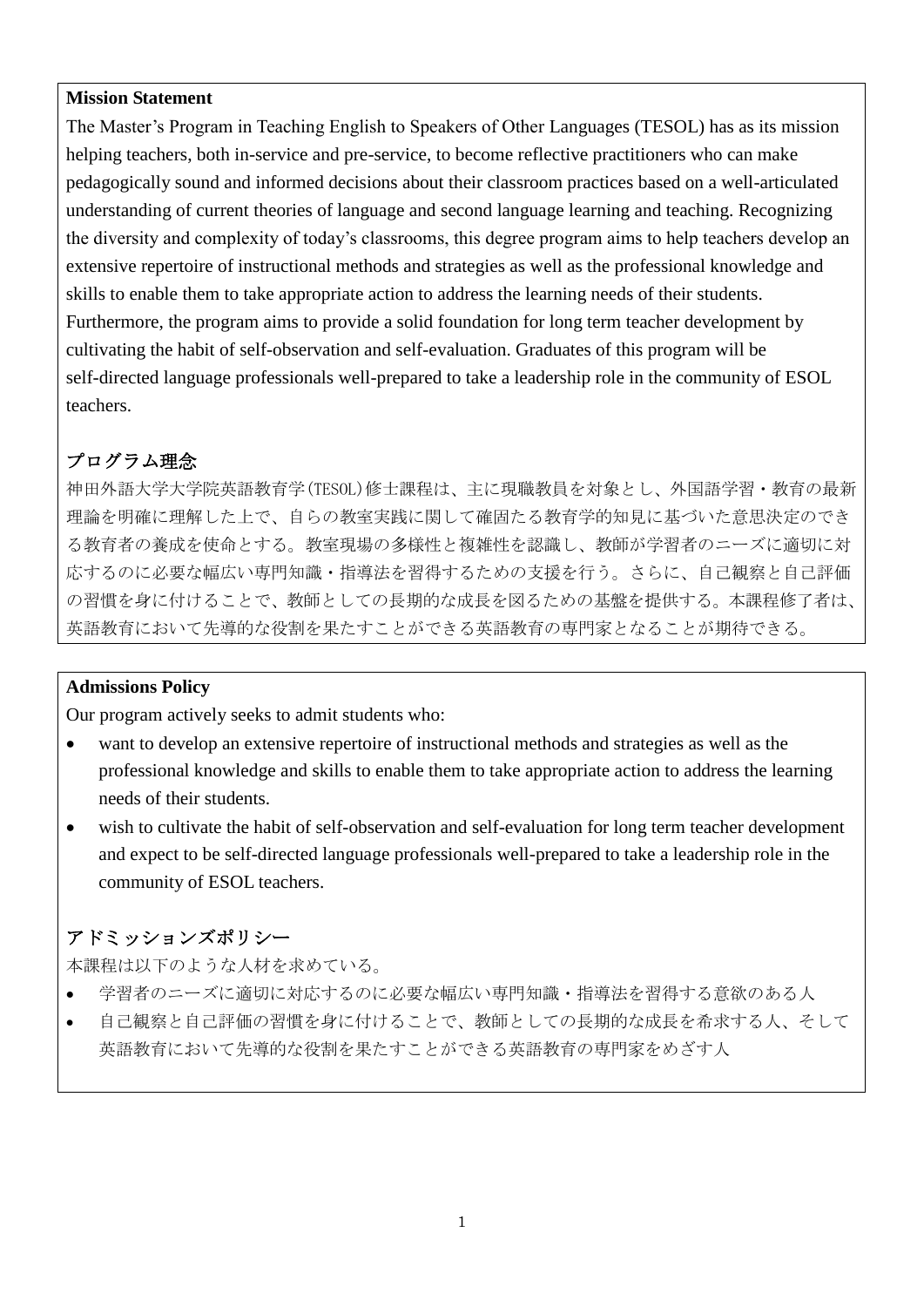# **MA TESOL Program Application Information**

#### **I. Number of students to be admitted**

8 students per year

Students are accepted to the program twice a year, in September and April.

## **II. Eligibility**

Those who meet one of the following eligibility criteria and the following English proficiency requirement (in the case of non-native speakers of English) can apply to the TESOL Program:

# **[Eligibility criteria]**

(1) Applicants who have graduated, or are expected to graduate from a university before entering the Master's program.

(2) Applicants who have completed, or are expected to complete 16 years of school education in countries other than Japan before entering the Master's program.

(3) Applicants whose eligibility has been approved by the Minister of Education, Culture, Sports, Science and Technology.

(4) Applicants aged 22 or over whose academic ability has been judged by Kanda University of International Studies Graduate School preliminary qualification screening as equivalent to that of a student who has graduated from a university.

Applicants who fall under (4) of the above are required to go through a screening of eligibility. Please contact the Admissions Office at least one month prior to the beginning date of the application period.

**Note:** Certificate and MA program students take the same classes, and the entrance exam procedure is the same for both programs. However, the purposes and demands of these programs are different. Certificate Program students gain a solid foundation in the principles and practices of TESOL, as well as the tools to critically reflect on their teaching and make informed decisions in their classrooms. MA Program students build on this foundation by undertaking a wider variety of courses in specialized areas of TESOL and pursuing specific areas of interest in greater depth. An important aim of the MA TESOL Program is for teachers to become self-directed language professionals and leaders in their teaching communities. Upon completion of the Certificate Program, students may be eligible to transfer credits to the MA Program. Please note that transfer from the Certificate to the MA Program requires faculty approval. Transfer decisions will be made based on students' performance in the Certificate Program and their perceived readiness to undertake further studies in the MA Program.

## **[English proficiency requirement]** (For non-native speakers of English only)

Applicants who are non-native speakers of English must have one of the following:

- ・TOEFL ITP 550 or above
- ・TOEFL iBT 80 or above
- ・TOEIC 800 or above
- ・IELTS 6.5 or above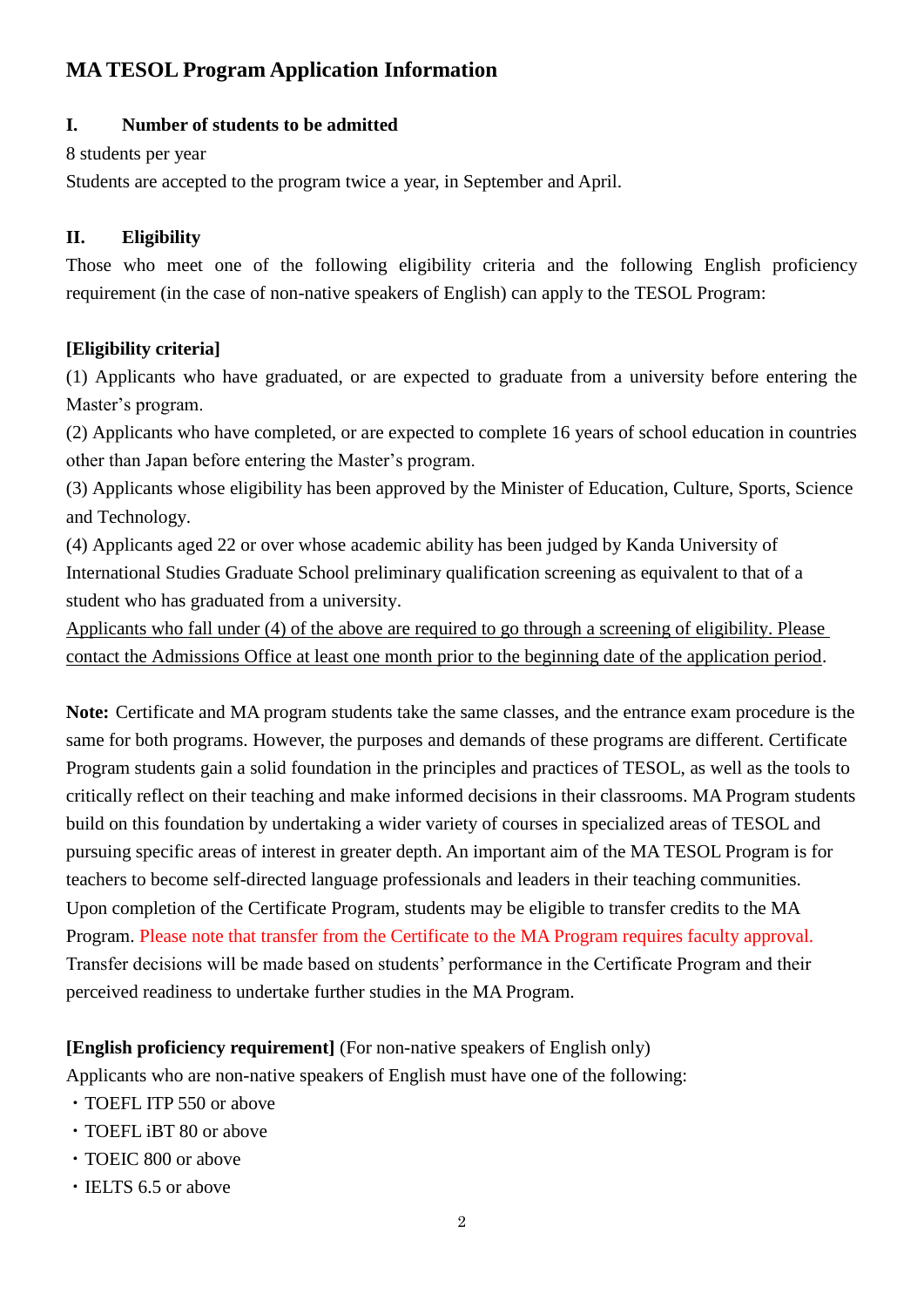・EIKEN Grade Pre-1 or above.

The applicants should submit an official score report issued within the last two years<sup>\*</sup> from one of these test(s) or the proof of EIKEN certification. A photocopy is acceptable.

\* Since such English proficiency tests as TOEIC, TOEFL, and STEP (EIKEN) were not held until recently because of the COVID situation, we will accept the following applicants as well: Holders of old TOEIC, TOEFL, and IELTS scores specified above.

For those applicants who have completed an English-medium degree (undergraduate or graduate), the English language requirement may be waived. Please notify us of your intention before application.

#### **III. Application procedures**

#### **1. Application fee**

The application fee is **30,000 Yen**. The payment should be made to the following bank account. Please enclose proof of payment in your application.

\*The application fee is non-refundable.

| <b>Bank Name:</b> | Mizuho Bank, Kanda Branch (振込先: みずほ銀行神田支店)            |
|-------------------|-------------------------------------------------------|
| SWIFT code:       | <b>MHCBJPJT</b>                                       |
|                   | Savings Account: 1758583 (普通口座 1758583)               |
|                   | Account Holder: Gakko Hojin Sano-Gakuen (「学校法人 佐野学園」) |
|                   | Reference number: 502 (整理番号 502)                      |

| 1              | . .<br><b>Application Form</b> | Forms should be downloaded and printed out from the following website:      |
|----------------|--------------------------------|-----------------------------------------------------------------------------|
|                |                                | https://www.kandagaigo.ac.jp/kuis/grad/applicant/tesol/                     |
| $\overline{2}$ | <b>Statement of Purpose</b>    | An English essay of approximately 500 words, answering the question         |
|                |                                | "How would this program help you accomplish your professional goals?"       |
| $\overline{3}$ | Certificate of (Expected)      | Issued by the university the applicant graduated or is graduating from.     |
|                | Graduation                     | The certificate can be written either in Japanese or in English.            |
| $\overline{4}$ | <b>Official Transcript of</b>  | Issued by universities and must show all courses taken and grades           |
|                | Records                        | received for undergraduate and graduate (if applicable) work.               |
| 5              | Letters of Recommendation      | If you wish to submit a letter of recommendation, it should be written by   |
|                | (Optional)                     | the applicant's instructor at university or a supervisor at work. Use the   |
|                |                                | form (Japanese or English) provided on the website:                         |
|                |                                | https://www.kandagaigo.ac.jp/kuis/grad/applicant/tesol/                     |
|                |                                | The letter must be sealed in a separate envelope.                           |
| 6              | Certificate of English         | The applicant should submit an official score report-issued within the last |
|                | Language Proficiency           | $t$ wo years from one of the aforementioned test(s) or the proof of EIKEN   |
|                | * Only for non-native speakers | certification. A photocopy is acceptable.                                   |
|                | of English                     |                                                                             |

## **2. Application documents**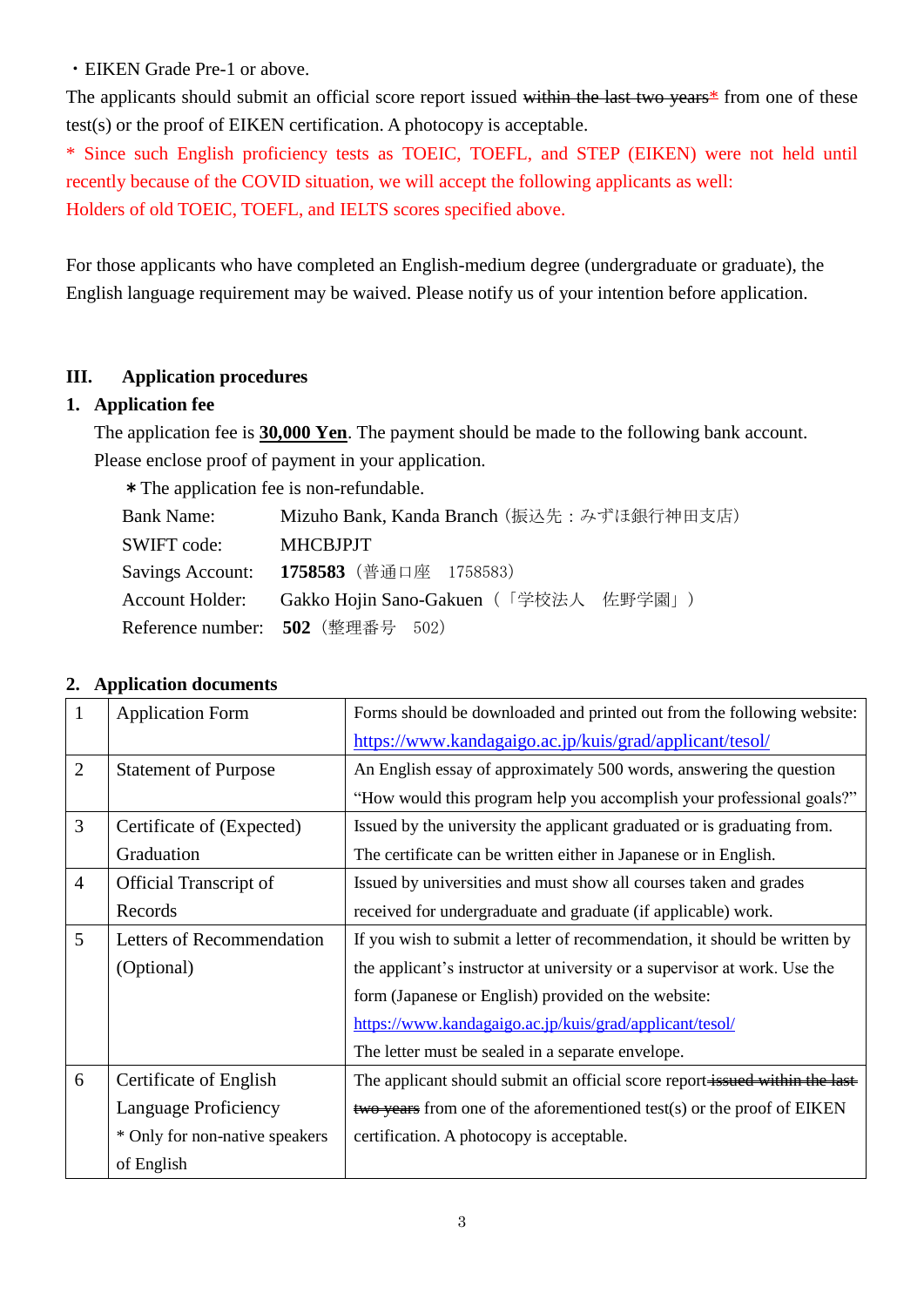| $\overline{7}$ | Proof of Payment of the         | Please attach a copy of the bank receipt with a stamp or an ATM receipt  |
|----------------|---------------------------------|--------------------------------------------------------------------------|
|                | <b>Application Fee</b>          | at the right hand corner of the application form with a clip.            |
| 8              | <b>Certificate of Residence</b> | The Certificate can be issued at the municipal office of the place where |
|                | (Jyuminhyo)                     | the applicant lives.                                                     |
|                | *Only for non-Japanese          |                                                                          |
|                | applicants residing in Japan    |                                                                          |
| 9              | Photocopy of Passport           | A photocopy of the pages in the passport with the holder's name,         |
|                | *Only for applicants of         | passport number, photo, and birthday should be submitted.                |
|                | non-Japanese nationality        | For applicants who reside in Japan, a photocopy of the page with a stamp |
|                |                                 | of residence status should be included.                                  |
| 10             | Koseki-Tohon or other           | The applicant who has had a name change, for example due to marriage,    |
|                | relevant documents              | should submit any documents as a proof of the name change.               |
|                | *Only for applicants who        |                                                                          |
|                | have had a name change.         |                                                                          |
| 11             | Registration Form (志願票) $\&$    | Fill in the necessary information and paste your photograph in the       |
|                | Admission Ticket (受験票)          | designated area. Attach a postage stamp of 384 yen with the form and the |
|                |                                 | <del>ticket with a clip.</del>                                           |

\*Applicant's photographs (Two identical photographs): Attach one of them in the designated area of the application form, and the other in the designated area of the Registration ticket.

- $(1)$  4 cm  $\times$  3 cm in size
- (2) color
- (3) a front-facing, upper body photograph with no hat and no background scenery
- (4) taken within three months before the time of application
- (5) paste it in the designated area after writing your name on the reverse side of the photograph

\*Please note the following points when sending your application:

- (1) If your application documents are incomplete, we cannot accept your application.
- (2) The application deadline must be strictly adhered to. We will not accept late applications for any reason.

(3) The application documents, letters of recommendation, and application fee are not returnable for any reason.

(4) No change in the information provided in the application documents can be accepted once they are submitted.

## **3. Mailing the application documents**

Send the Application Form and the other required documents by **express registered mail** during the application period. **Only applications postmarked by the application deadline will be considered**. All documents should be mailed to: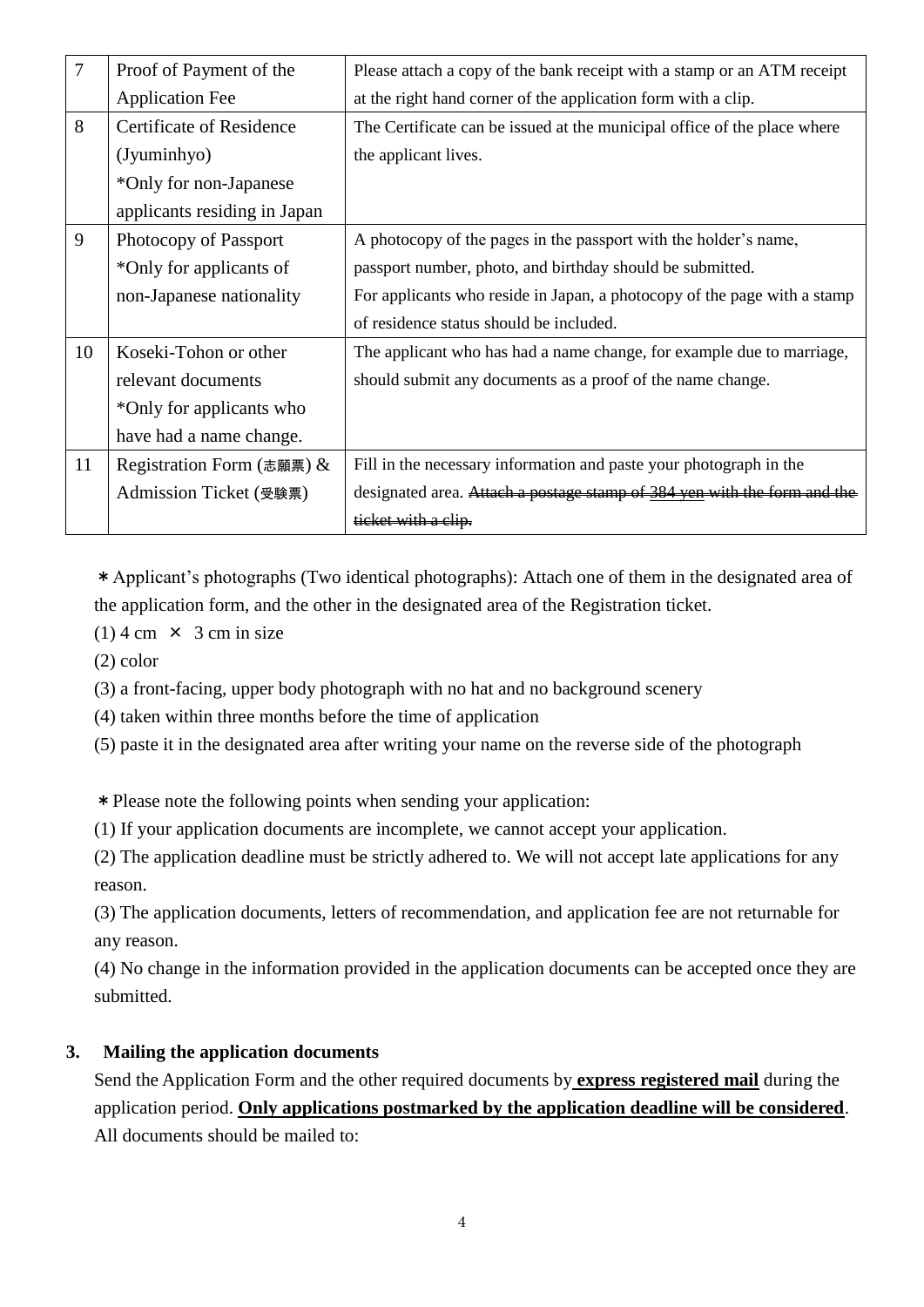Graduate Admissions Graduate School of Language Sciences (Tokyo Campus), TESOL Program Kanda University of International Studies 4F, Building 7, 2-13-13 Uchikanda, Chiyoda-ku, Tokyo 101-8525, JAPAN

Hand-delivered applications will not be accepted. The application period is as follows: June 1 (Wed.),  $2022 \sim$  June 22 (Wed.), 2022

# **4. Screening procedures and timetable**

#### **[Screening procedures]**

- (1) We will first review the application materials submitted by the applicants. (the first stage of the examination)
- (2) Selected applicants will be invited to the second/final stage of the examination: Essay writing, group discussion, and interview.

\*The second stage of the examination will be conducted online.

#### <<**Part 1**: Essay writing in English >>

- Applicants will write an essay in English about a given topic about English education.
- The essay should be approximately 300-400 words.
- Applicants are allowed to use a dictionary, including an electronic dictionary.

#### <<**Part 2**: Group discussion and interview in English >>

(1) Group discussion

Applicants will have a group discussion on a given topic about English education.

(2) Interview

An interview will be conducted in English about the contents of the applicant's Statement of Purpose.

| June 1 (Wed.)         | Application period                                                                      |  |
|-----------------------|-----------------------------------------------------------------------------------------|--|
| $\tilde{\phantom{a}}$ | Candidates submit all application documents by express registered mail.                 |  |
| June $22$ (Wed.)      | Candidates are screened based on their application documents.                           |  |
|                       | <b>Results of Document Screening</b>                                                    |  |
| July $6$ (Wed.)       | Candidates are informed by email about the results of the document screening.           |  |
|                       | An admission ticket for the second/final examination will be sent by email to those who |  |
|                       | passed the document screening.                                                          |  |
|                       | <b>Internet Connectivity Test Session</b>                                               |  |
| July 16 $(Sat.)$      | In order to avoid technological issues on exam day, a Zoom session will be held in      |  |

# **[Timetable for Spring 2022 Matriculation]**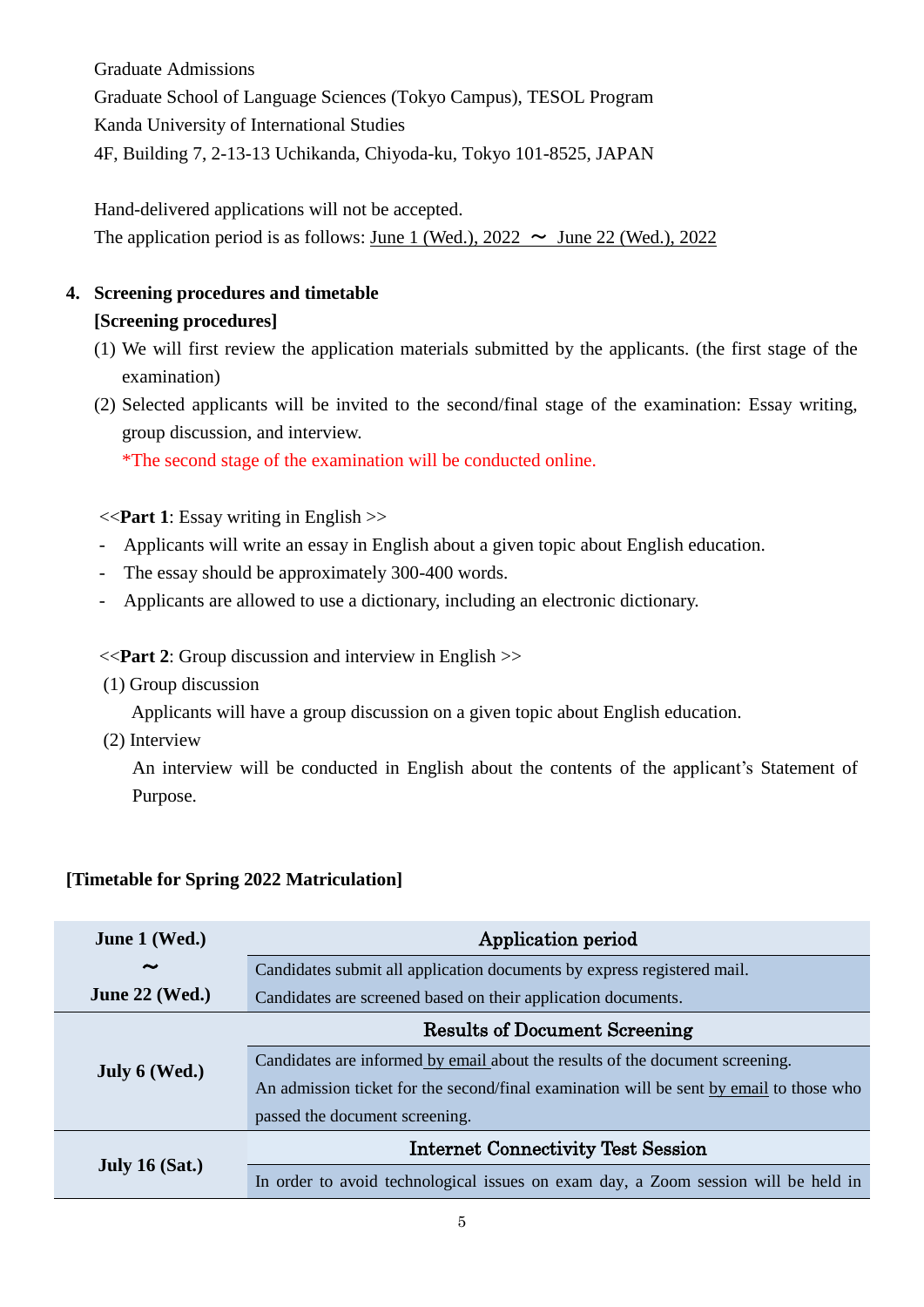|                                                                 | advance of the exam to check candidates' internet connectivity.                           |  |  |
|-----------------------------------------------------------------|-------------------------------------------------------------------------------------------|--|--|
|                                                                 | Second/Final Screening Examination                                                        |  |  |
| July 24 $(Sun.)$                                                | Candidates will take an online exam that includes English essay writing, group            |  |  |
|                                                                 | discussion, and an English interview.                                                     |  |  |
| <b>Examination Results, Acceptance Letter and Documents for</b> |                                                                                           |  |  |
|                                                                 | Matriculation                                                                             |  |  |
| <b>July 29 (Fri.)</b>                                           | The results of the examination will be mailed to all applicants.                          |  |  |
|                                                                 | A letter of acceptance and documents for matriculation will be sent to successful         |  |  |
|                                                                 | applicants by mail.                                                                       |  |  |
|                                                                 | * No telephone inquiries to the Admissions Office regarding the results will be accepted. |  |  |
| August 1 (Mon.)                                                 | Matriculation procedure period                                                            |  |  |
|                                                                 | Submission matriculation materials and admission fee* payment period                      |  |  |
| August 22 (Mon.)                                                | *Only for MA Progrm students                                                              |  |  |
|                                                                 | Orientation                                                                               |  |  |
| September 4 (Sun.)                                              |                                                                                           |  |  |
| (Tentative)                                                     | Registration for the Fall 2022 semester                                                   |  |  |
|                                                                 |                                                                                           |  |  |

#### **5. Cancellation of admission**

If it is discovered at any stage during the entire period of the program that applicants have furnished any false or incorrect information in their application or other materials/documents, their admission will be cancelled.

## **IV. Tuition and fees**

## **(MA Students)**

- 1. Admission Fee: 250,000 yen (paid once upon enrollment in the program)
- 2. 65,000 yen per credit
- 3. Based on teaching experience and postgraduate-level education, MA students may be considered for exemption from up to 3 credits of the 37 credits required for graduation. Decisions will be made on an individual basis at the time of admission.

**Note**: Graduates of Kanda University of International Studies are exempted from paying the admission fee and entitled to alumni tuition fees (65,000 yen/per credit→45,000 yen/per credit).

## **(Certificate Students)**

1. Admission Fee: 0 yen (250,000 yen of admission fee will be paid upon entry to the MA Program.

2. 1 Year Flat-Rate Tuition System (650,000 will be paid in two installments of 325,000 yen due in the first semester and the second semester.)

Note: Graduates of Kanda University of International Studies are entitled to alumni tuition fees (650,000 yen→450,000 yen).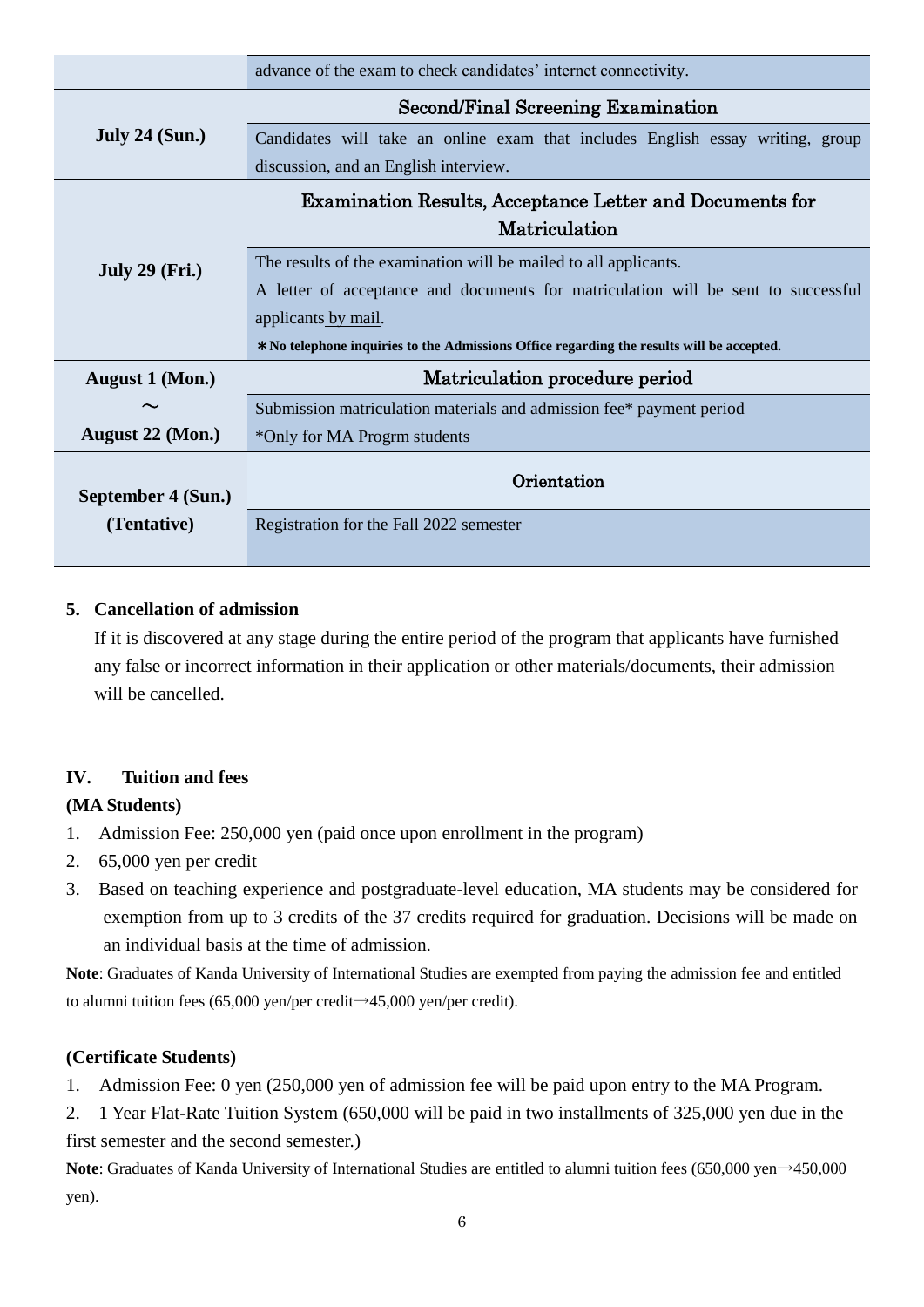#### **V. Matriculation procedures**

To confirm your intention to enroll, please pay the admission fee (250,000 yen) and mail your registration materials during the period specified above. You can complete your matriculation by paying the admission fee and submitting matriculation materials via mail during the following period: **August 1**

#### **(Mon.)** ~**August 22 (Mon.)**

\*Your admission will be cancelled if you fail to complete all the necessary matriculation procedures as scheduled above.

#### **Declining offer of admission**

If you wish to withdraw your application and decline our offer of admission, please inform the Graduate Admissions Office of your decision by completing and submitting our Admission Cancellation Form by October 28 (Fri.), 4:00 p.m. If you complete this cancellation process, you will receive a refund of the amount paid minus the admission fee. Refunds will be made after the middle of December, 2022. \*No refunds will be made after the above date.

#### **VI. Contact information**

Inquiries regarding the application process should be directed to: Graduate Admissions Graduate School of Language Sciences (Tokyo Campus), TESOL Program Kanda University of International Studies Email: tesol@ml.kuis.ac.jp Phone:03-3254-3586 FAX:03-3254-3585

Office Hours: Mon, Thurs. and Fri.  $10:00 \sim 18:00$ , Sat.  $12:30 \sim 18:00$ , Sun.  $10:00 \sim 17:00$ (Closed on Tues., Wed. and National holidays)